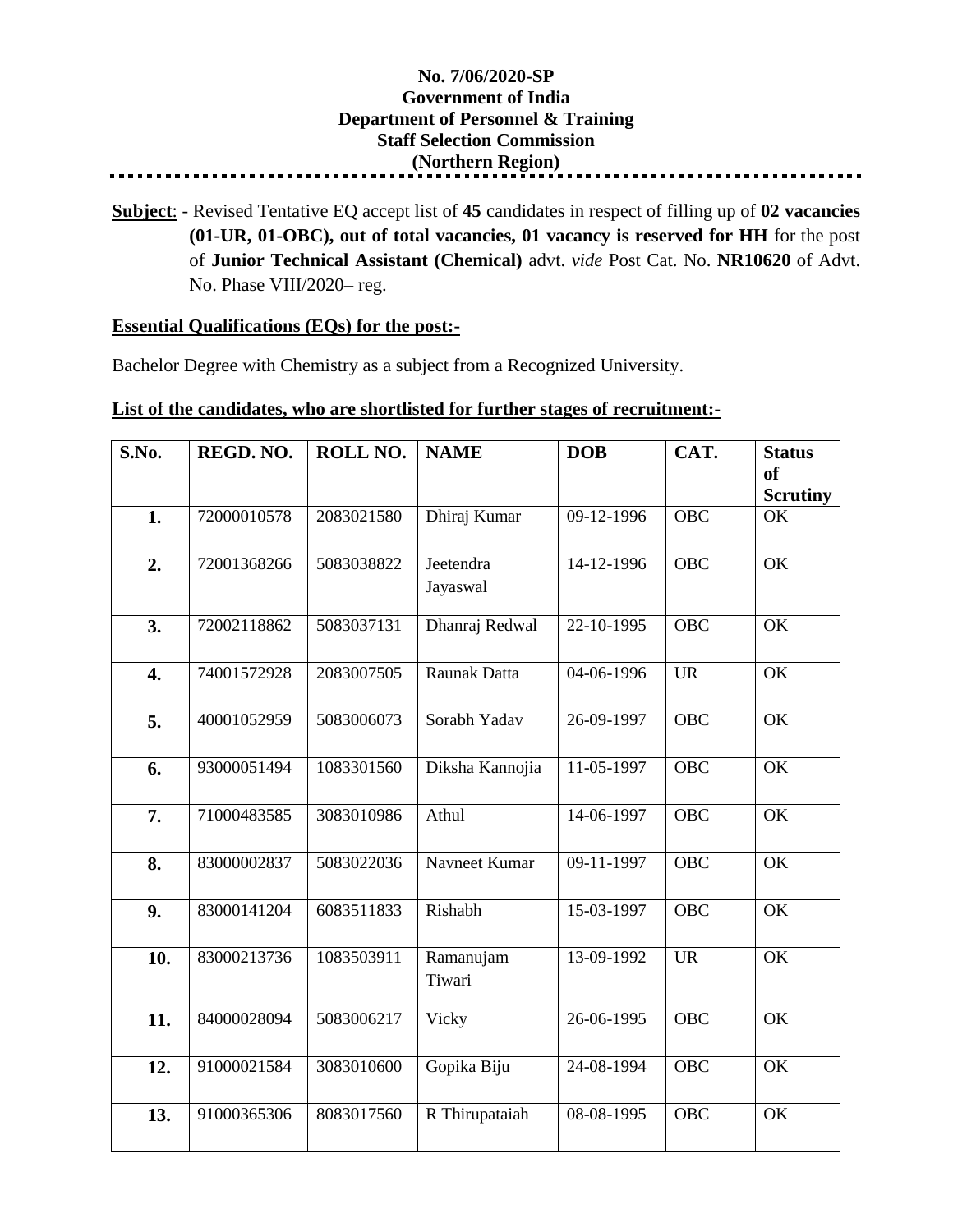| 14. | 91000530244 | 8083022049 | Budda Venkata<br>Shashi Rekha | 03-09-1994 | OBC        | OK |
|-----|-------------|------------|-------------------------------|------------|------------|----|
| 15. | 92000175483 | 5083045632 | Gaurav Swami                  | 09-08-1998 | <b>OBC</b> | OK |
| 16. | 92000184508 | 5083041259 | Amrit Lal                     | 25-11-1997 | <b>OBC</b> | OK |
| 17. | 92000191263 | 5083034001 | Sandeep Godara                | 05-03-1997 | <b>UR</b>  | OK |
| 18. | 92000057895 | 5083006990 | Raviraj Kumar                 | 15-08-1996 | <b>OBC</b> | OK |
| 19. | 92000425507 | 1083002751 | Shashi Raj<br>Kumar           | 20-05-1990 | OBC/HH     | OK |
| 20. | 30000440542 | 1083301402 | Rahul Yadav                   | 30-04-1993 | <b>OBC</b> | OK |
| 21. | 10001702214 | 3083007059 | Fabil. K                      | 16-09-1993 | <b>OBC</b> | OK |
| 22. | 50000568932 | 5083012226 | Nitish Kumar<br>Chawla        | 23-10-1990 | <b>UR</b>  | OK |
| 23. | 95000331796 | 4083001752 | Vijay Gupta                   | 02-10-1996 | <b>UR</b>  | OK |
| 24. | 10000611573 | 3083014187 | K Aswin Varma                 | 10-12-1992 | <b>UR</b>  | OK |
| 25. | 92000131429 | 5083035751 | Aditya Tiwari                 | 05-07-1999 | <b>UR</b>  | OK |
| 26. | 95000762190 | 5083006345 | <b>Vishal Dabas</b>           | 10-11-1996 | <b>UR</b>  | OK |
| 27. | 93000190586 | 9971003692 | Tripathi Prashant<br>Rajesh   | 20-06-1992 | <b>UR</b>  | OK |
| 28. | 94000308712 | 7083030372 | Annu                          | 06-05-1998 | <b>UR</b>  | OK |
| 29. | 92000462003 | 5083036435 | Shubham Saini                 | 21-10-1999 | <b>OBC</b> | OK |
| 30. | 73001699587 | 1083504862 | Deepak Singh<br>Yadav         | 11-11-1998 | <b>OBC</b> | OK |
| 31. | 92000040036 | 1083001387 | Shashi Kant                   | 05-01-1997 | OBC        | OK |
| 32. | 94000483229 | 5083021958 | Amit Kumar                    | 09-08-1993 | OBC/HH     | OK |
| 33. | 94000425168 | 7083031010 | Parteek                       | 20-01-1996 | <b>OBC</b> | OK |
| 34. | 93000440648 | 5083012908 | Pankaj Kumar<br>Sharma        | 08-12-1988 | UR/HH      | OK |
| 35. | 92000258001 | 5083033087 | Manoj Kumar                   | 10-08-1995 | <b>OBC</b> | OK |